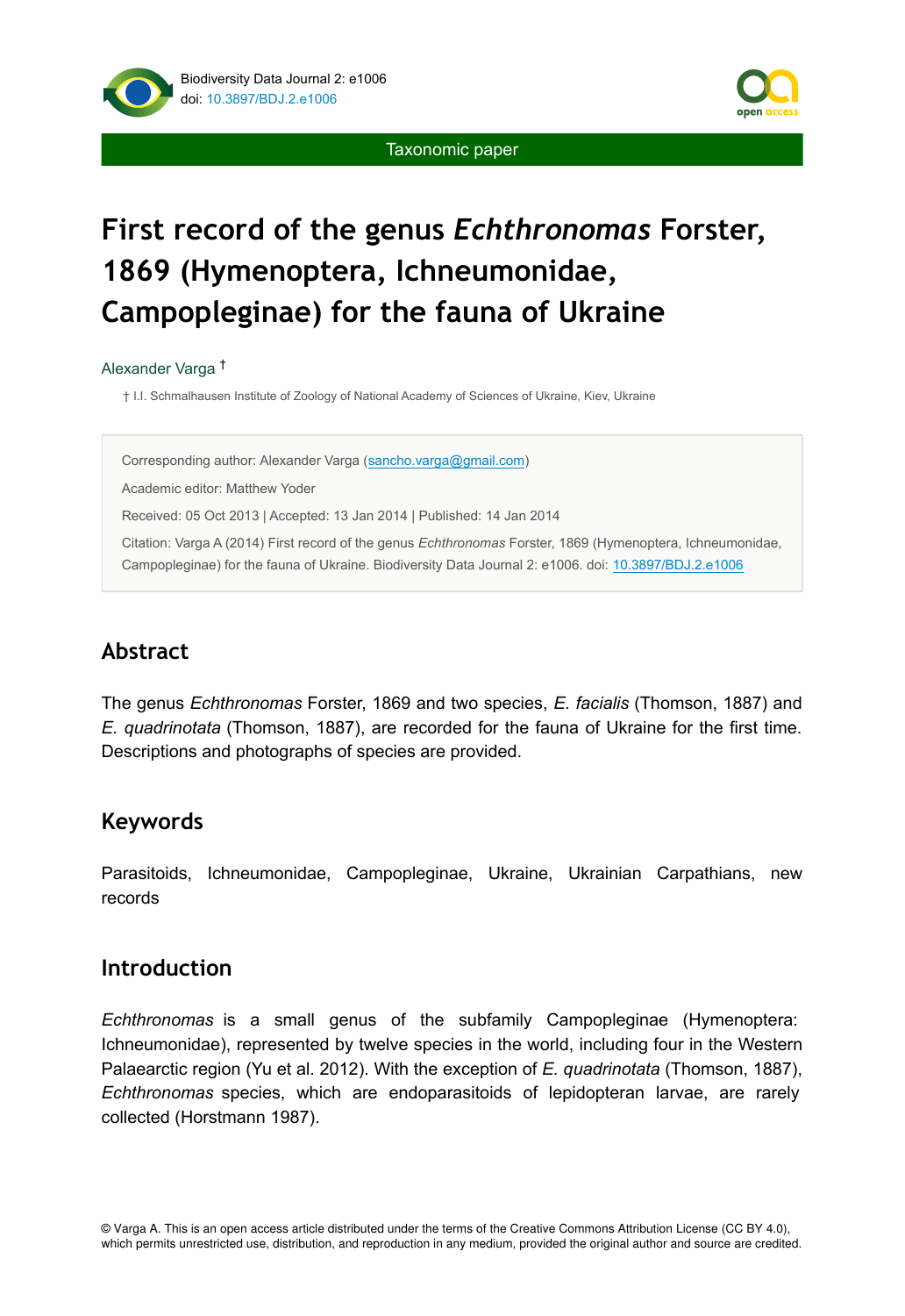# **Materials and methods**

Specimens were collected by sweep netting on *Corylus avellana* in beech forest (Transcarpathia) and near branches of dead *Picea abies* in the mixed forest (Precarpathia). Specimens were identified using Horstmann's (Horstmann 1987) keys. Specimens were sent to Klaus Horstmann and he confirmed identification. Terminology followed Townes (1969). The generic diagnosis is that of Townes (1969) with minor modifications.

# **Taxon treatments**

## *Echthronomas* **Forster, 1869**

## **Type species**

*Casinaria ochrostoma* (Holmgren, 1860)

## **Diagnosis**

Fore wing 5.3 to 8.0 mm long. Body short and stout. Eye margin indented opposite antennal socket. Clypeus small, its apex convex. Mandible short. Lower tooth of mandible a little shorter than upper tooth. Temple short. Mesopleurum matt and with strong punctures. Propodeum short, with or without well defined carinae, its basal transverse carina more or less distinct, other carinae not always present. Areola and petiolar areas, when defined, broadly confluent. Propodeal spiracle circular. Tarsal claws pectinate. Areolet pointed or petiolate. First metasomal segment slender. Glymmae present. Metasoma compressed. Thyridium subcircular, separated from base of the second tergite by 0.2 to 0.6 its diameter. Ovipositor as long as apical depth of metasoma. This genus is distinguished from other Campoplegine genera by combination of the following characters (Fig. 1).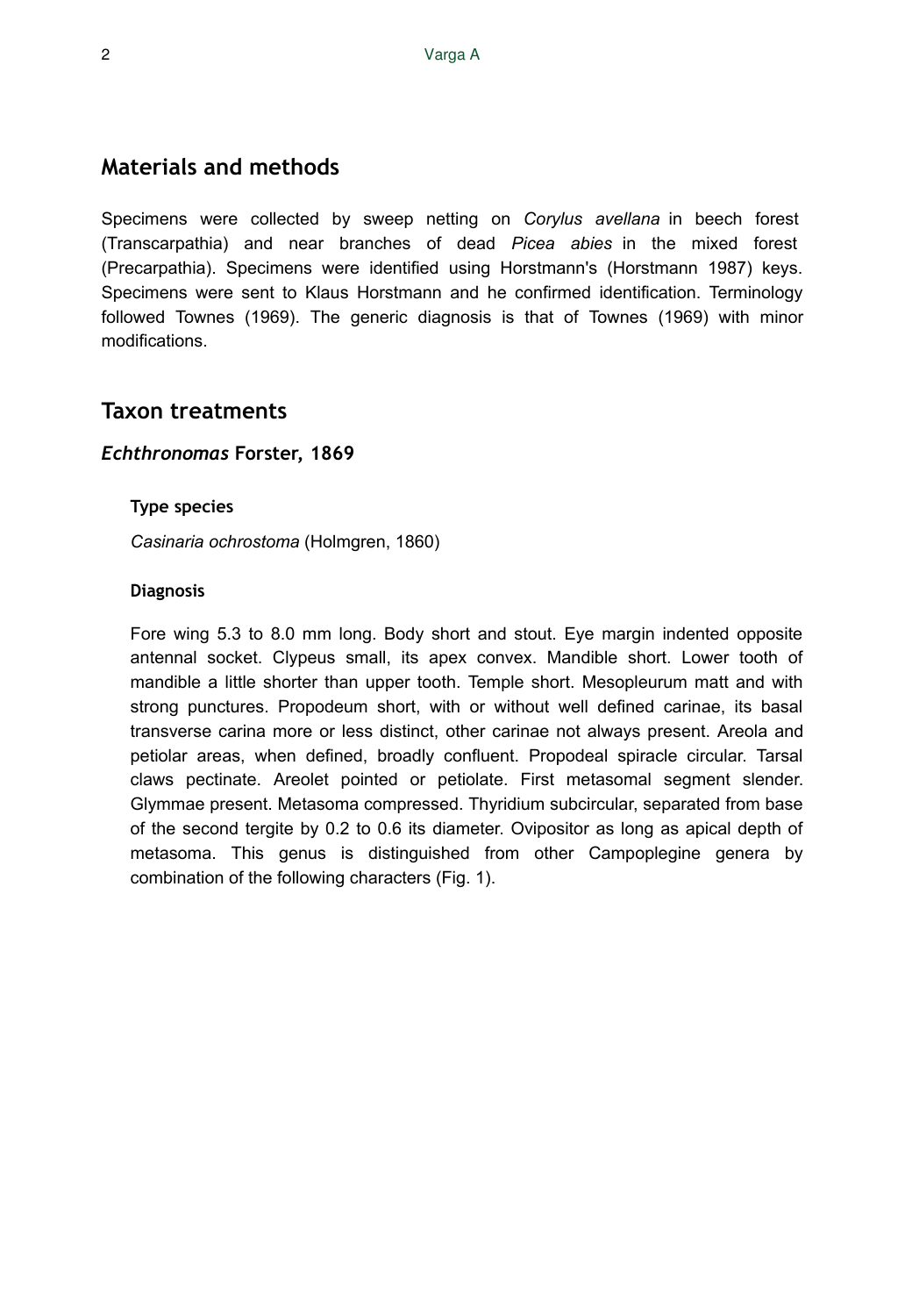

**b**: Spurs of hind tibia.

## *Echthronomas facialis* **(Thomson, 1887)**

#### **Materials**

- a. country: Ukraine; stateProvince: Ivano-Frankivsk region, Bogorodchany district, Mochary; verbatimLocality: 5 km NE of Bogorodchany; verbatimElevation: 300–350 m; verbatimLatitude: 48° 50' N; verbatimLongitude: 24° 35' E; eventDate: 19 July 2011; sex: 1 female; recordedBy: Varga A.
- b. country: Ukraine; stateProvince: Ivano-Frankivsk region, Bogorodchany district, Mochary; verbatimLocality: 5 km NE to Bogorodchany; verbatimElevation: 300-350 m; verbatimLatitude: 48° 50' N; verbatimLongitude: 24° 35' E; eventDate: 10 June 2012; sex: female; recordedBy: Varga A.

#### **Diagnosis**

*Female*. This species is easily distinguishable from all *Echthronomas* species in having a punctate propodeum, without traces of carinae, yellow frons (inner margins of eyes), face, clypeus, mandibles, malar space (Fig. 2a), tegula, scape and pedicel, black metasoma with tergites II–III apically yellowish and black hind femora (Fig. 2b). The other three species of *Echthronomas* have propodeum with traces of transverse carinae, entirely black frons, at least partly black face, at least partly red metasoma and red hind femora.

#### **Biology**

**Hosts:** Unknown.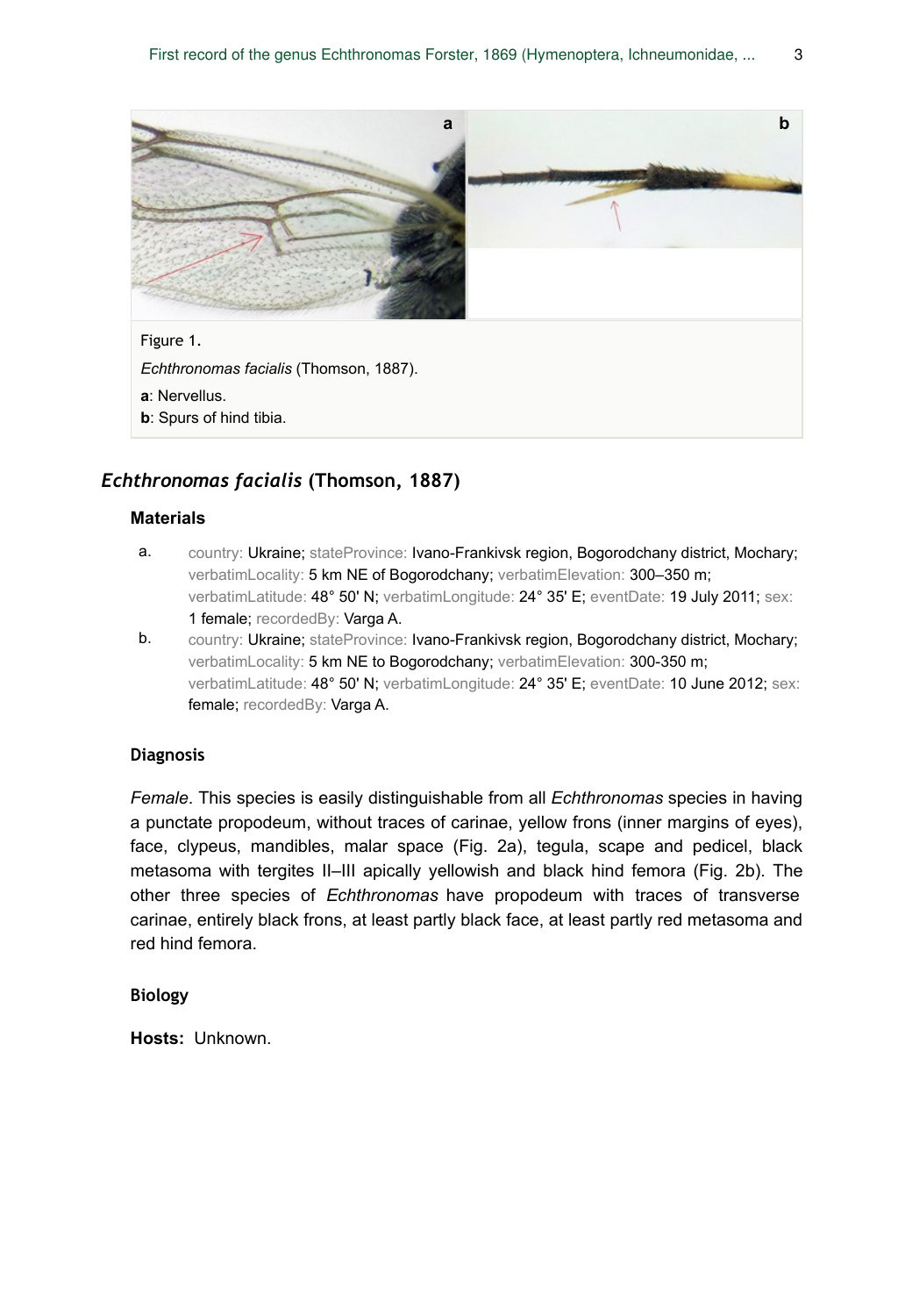

## *Echthronomas quadrinotata* **(Thomson, 1887)**

#### **Material**

a. country: Ukraine; stateProvince: Transcarpathian region, Rakhiv district, Kvasy; verbatimElevation: 630-650 m; verbatimLatitude: 48° 08' N; verbatimLongitude: 24° 16' E; eventDate: 16 August 2009; sex: female; recordedBy: Varga A.

### **Diagnosis**

*Female*. This species is easily distinguishable from all Echthronomas species in having a transversely wrinkled propodeum, black clypeus with two yellow lateral spots, black face and malar space (Fig. 3a), black fore coxae with red (yellowish) spots, black metasoma with red postpetiole apically and tergites II–IV (Fig. 3b).

*Echthronomas tricincta* (Gravenhorst, 1829) differs from *Echthronomas quadrinotata* (Thomson, 1887) in having entirely yellow fore and mid coxae, clypeus, and malar space, partly yellow face, and a black metasoma with only red apically tergites II–IV. Another species, *Echthronomas ochrostoma* (Holmgren, 1860), is similar to *Echthronomas quadrinotata* (Thomson, 1887), but differs in having a yellow malar space and clypeus (sometimes with a small black central spot) (Horstmann 1987).

### **Biology**

**Hosts:** *Eilema* sp. (Arctiidae) (Horstmann 1987).